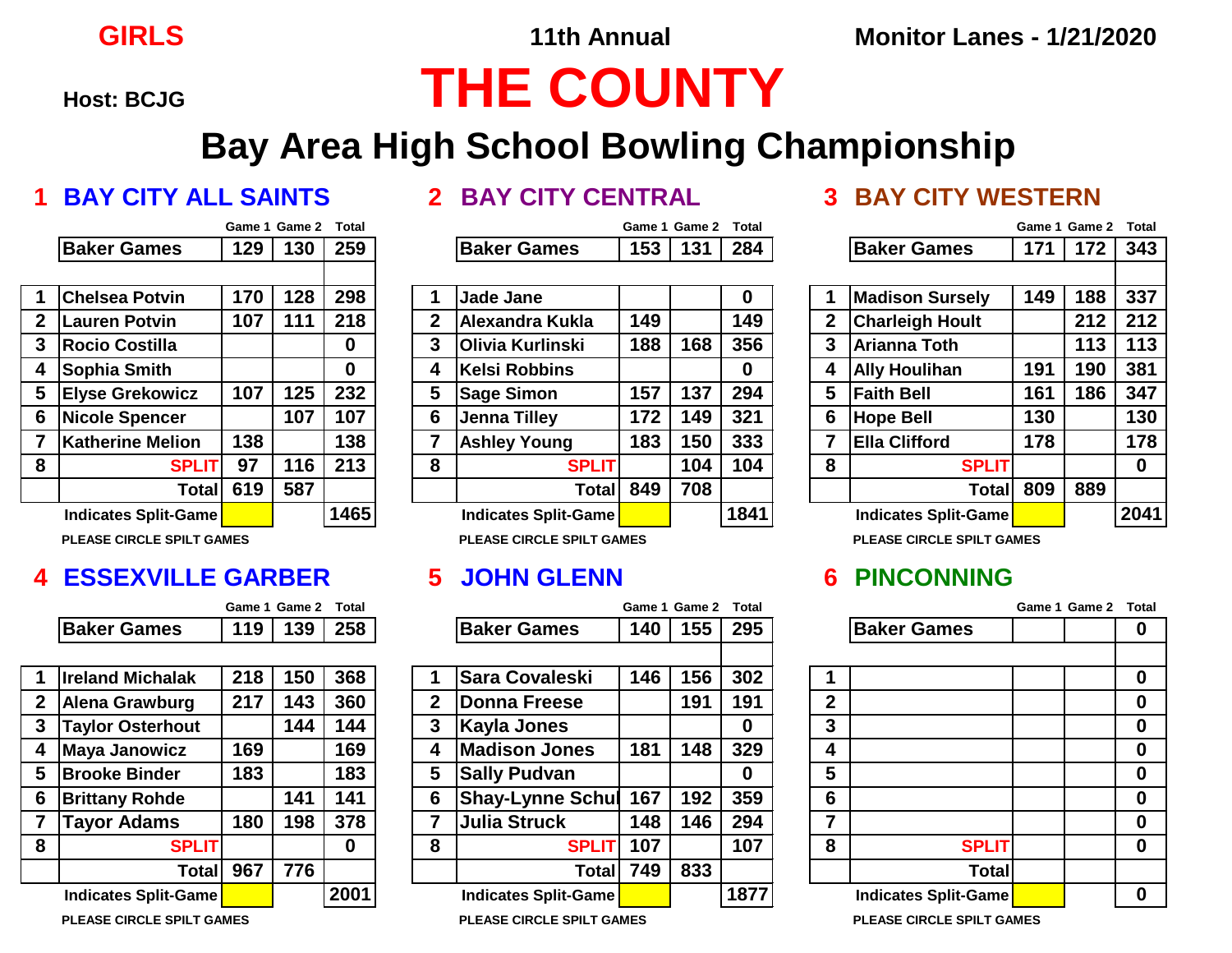# **Host: BCJG THE COUNTY**

## **Bay Area High School Bowling Championship**

### **1 BAY CITY ALL SAINTS 2 BAY CITY CENTRAL 3 BAY CITY WESTERN**

|                  |                             |     | Game 1 Game 2 | Total |
|------------------|-----------------------------|-----|---------------|-------|
|                  | <b>Baker Games</b>          | 130 | 115           | 245   |
|                  |                             |     |               |       |
| 1                | <b>Ben Hale</b>             |     | 130           | 130   |
| $\boldsymbol{2}$ | <b>Matt Ratajczak</b>       | 157 | 130           | 287   |
| 3                | <b>Josh Don</b>             |     |               | 0     |
| 4                | <b>Jacob Werner</b>         |     |               | 0     |
| 5                | Jordan Ambroziak            | 169 | 154           | 323   |
| 6                | <b>Daniel McDonnell</b>     | 96  |               | 96    |
| $\overline{7}$   | <b>Ryan McDonnell</b>       | 124 | 113           | 237   |
| 8                | <b>SPLIT</b>                | 107 | 156           | 263   |
|                  | <b>Total</b>                | 653 | 683           |       |
|                  | <b>Indicates Split-Game</b> |     |               | 1581  |

**PLEASE CIRCLE SPILT GAMES PLEASE CIRCLE SPILT GAMES PLEASE CIRCLE SPILT GAMES**

### **4 ESSEXVILLE GARBER 5 JOHN GLENN 6 PINCONNING**

|                    | Game 1 Game 2 Total |  |
|--------------------|---------------------|--|
| <b>Baker Games</b> | 177 214 391         |  |

| 1              | <b>Michael Carr</b>       | 182 | 157 | 339  |
|----------------|---------------------------|-----|-----|------|
| $\overline{2}$ | <b>Zach Moore</b>         | 183 | 189 | 372  |
| 3              | Jonah Przepiora           | 155 |     | 155  |
| 4              | <b>Logan Forbing</b>      |     | 177 | 177  |
| 5              | <b>Nick Brody</b>         | 177 | 225 | 402  |
| 6              | <b>Braedyn Hofmeister</b> | 225 | 222 | 447  |
| 7              |                           |     |     | 0    |
| 8              | <b>SPLIT</b>              |     |     | 0    |
|                | Total                     | 922 | 970 |      |
|                | Indicates Split-Game      |     |     | 2283 |
|                |                           |     |     |      |

|   |                              |     | Game 1 Game 2 | Total    |              |                              |     | Game 1 Game 2 | <b>Total</b> |   |                              | Game 1 Game 2     |     | Total |
|---|------------------------------|-----|---------------|----------|--------------|------------------------------|-----|---------------|--------------|---|------------------------------|-------------------|-----|-------|
|   | <b>Baker Games</b>           | 130 | 115           | 245      |              | <b>Baker Games</b>           | 164 | 155           | 319          |   | <b>Baker Games</b>           | 183               | 129 | 312   |
|   |                              |     |               |          |              |                              |     |               |              |   |                              |                   |     |       |
|   | <b>Ben Hale</b>              |     | 130           | 130      |              | <b>Dillon Colodny</b>        | 150 |               | 150          |   | <b>Cam Humphreys</b>         | 216               | 154 | 370   |
| 2 | <b>Matt Ratajczak</b>        | 157 | 130           | 287      | $\mathbf{2}$ | <b>Thomas Keenan</b>         | 194 | 194           | 388          | 2 | <b>Logan Adams</b>           | 210               | 140 | 350   |
| 3 | Josh Don                     |     |               | $\bf{0}$ | 3            | <b>Nick McDonald</b>         | 190 | 156           | 346          | 3 | <b>Aaron Curphy</b>          | 208               | 183 | 391   |
|   | <b>Jacob Werner</b>          |     |               | $\bf{0}$ | 4            | <b>Chase Sajdak</b>          | 193 | 199           | 392          | 4 | <b>Bailey Rudrow</b>         | 247               | 170 | 417   |
|   | <b>IJordan Ambroziak</b>     | 169 | 154           | 323      | 5            | <b>Aston Storey</b>          | 186 | 214           | 400          | 5 | <b>Brady Dodick</b>          | 224               | 169 | 393   |
| 6 | Daniel McDonnell             | 96  |               | 96       | 6            | Jacob Young                  |     |               | 0            | 6 |                              |                   |     | 0     |
|   | <b>Ryan McDonnell</b>        | 124 | 113           | 237      |              | Joseph Young                 |     | 186           | 186          | 7 |                              |                   |     | 0     |
| 8 | <b>SPLIT</b>                 | 107 | 156           | 263      | 8            | <b>SPLIT</b>                 |     |               | 0            | 8 | <b>SPLIT</b>                 |                   |     | 0     |
|   | Total                        | 653 | 683           |          |              | Total                        | 913 | 949           |              |   |                              | <b>Total 1105</b> | 816 |       |
|   | Indicates Split-Game         |     |               | 1581     |              | Indicates Split-Game         |     |               | 2181         |   | Indicates Split-Game         |                   |     | 2233  |
|   | DI FASE CIDCI E SDII T GAMES |     |               |          |              | DI FASE CIDCI E SDII T CAMES |     |               |              |   | DI EASE CIDCI E SDII T CAMES |                   |     |       |

|   |                                 |     | Game 1 Game 2 | <b>Total</b> |   |                      | Game 1 | <b>Game 2</b> | Total |   |                         | Game 1 | Game 2 | Total    |
|---|---------------------------------|-----|---------------|--------------|---|----------------------|--------|---------------|-------|---|-------------------------|--------|--------|----------|
|   | <b>Baker Games</b>              | 177 | 214           | 391          |   | <b>Baker Games</b>   | 266    | 190           | 456   |   | <b>Baker Games</b>      | 95     | 137    | 232      |
|   |                                 |     |               |              |   |                      |        |               |       |   |                         |        |        |          |
|   | <b>Michael Carr</b>             | 182 | 157           | 339          |   | <b>Matt Bair</b>     | 153    |               | 153   |   | <b>Justin Reder</b>     | 132    | 105    | 237      |
| 2 | <b>Zach Moore</b>               | 183 | 189           | 372          | 2 | Cody O'Neal          | 202    | 232           | 434   |   | <b>Josh Dybas</b>       | 122    | 121    | 243      |
| 3 | Jonah Przepiora                 | 155 |               | 155          | 3 | <b>Thomas Auger</b>  | 191    | 171           | 362   | 3 | <b>Alexis Oswald</b>    | 100    | 130    | 230      |
|   | Logan Forbing                   |     | 177           | 177          | 4 | <b>Mason Sugden</b>  |        | 174           | 174   | 4 | <b>Kody Mackenzie</b>   | 126    | 124    | 250      |
| 5 | Nick Brody                      | 177 | 225           | 402          | 5 | John Spyhalski       |        |               | 0     | 5 | <b>Connor Morin</b>     | 171    | 139    | 310      |
| 6 | <b>Braedyn Hofmeister</b>       | 225 | 222           | 447          | 6 | <b>Nick Stewart</b>  | 162    | 208           | 370   | 6 |                         |        |        | 0        |
|   |                                 |     |               | $\bf{0}$     |   | <b>Chris Clark</b>   | 222    | 223           | 445   | 7 |                         |        |        | $\bf{0}$ |
| 8 | <b>SPLIT</b>                    |     |               | $\bf{0}$     | 8 | <b>SPLIT</b>         |        |               | 0     | 8 | <b>SPLIT</b>            |        |        | 0        |
|   | <b>Total</b>                    | 922 | 970           |              |   | Total                | 930    | 1008          |       |   | Totall                  | 651    | 619    |          |
|   | Indicates Split-Game            |     |               | 2283         |   | Indicates Split-Game |        |               | 2394  |   | Indicates Split-Game    |        |        | 1502     |
|   | - - - - - - - - - - - - - - - - |     |               |              |   |                      |        |               |       |   | – . – – – . – – – – – . |        |        |          |

|                  |                                  | Game 1 Game 2 | <b>Total</b> |      |  |  |  |  |
|------------------|----------------------------------|---------------|--------------|------|--|--|--|--|
|                  | <b>Baker Games</b>               | 183           | 129          | 312  |  |  |  |  |
|                  |                                  |               |              |      |  |  |  |  |
| 1                | <b>Cam Humphreys</b>             | 216           | 154          | 370  |  |  |  |  |
| $\boldsymbol{2}$ | <b>Logan Adams</b>               | 210           | 140          | 350  |  |  |  |  |
| 3                | <b>Aaron Curphy</b>              | 208           | 183          | 391  |  |  |  |  |
| 4                | <b>Bailey Rudrow</b>             | 247           | 170          | 417  |  |  |  |  |
| 5                | <b>Brady Dodick</b>              | 224           | 169          | 393  |  |  |  |  |
| 6                |                                  |               |              | 0    |  |  |  |  |
| $\overline{7}$   |                                  |               |              | 0    |  |  |  |  |
| 8                | <b>SPLIT</b>                     |               |              | 0    |  |  |  |  |
|                  | Totall                           | 1105          | 816          |      |  |  |  |  |
|                  | <b>Indicates Split-Game</b>      |               |              | 2233 |  |  |  |  |
|                  | <b>PLEASE CIRCLE SPILT GAMES</b> |               |              |      |  |  |  |  |

|                  |                             |     | Game 1 Game 2 | <b>Total</b> |
|------------------|-----------------------------|-----|---------------|--------------|
|                  | <b>Baker Games</b>          | 95  | 137           | 232          |
|                  |                             |     |               |              |
| 1                | <b>Justin Reder</b>         | 132 | 105           | 237          |
| $\boldsymbol{2}$ | <b>Josh Dybas</b>           | 122 | 121           | 243          |
| 3                | <b>Alexis Oswald</b>        | 100 | 130           | 230          |
| 4                | <b>Kody Mackenzie</b>       | 126 | 124           | 250          |
| 5                | <b>Connor Morin</b>         | 171 | 139           | 310          |
| 6                |                             |     |               | 0            |
| $\overline{7}$   |                             |     |               | 0            |
| 8                | <b>SPLIT</b>                |     |               | 0            |
|                  | <b>Total</b>                | 651 | 619           |              |
|                  | <b>Indicates Split-Game</b> |     |               | 1502         |
|                  |                             |     |               |              |

**PLEASE CIRCLE SPILT GAMES PLEASE CIRCLE SPILT GAMES PLEASE CIRCLE SPILT GAMES**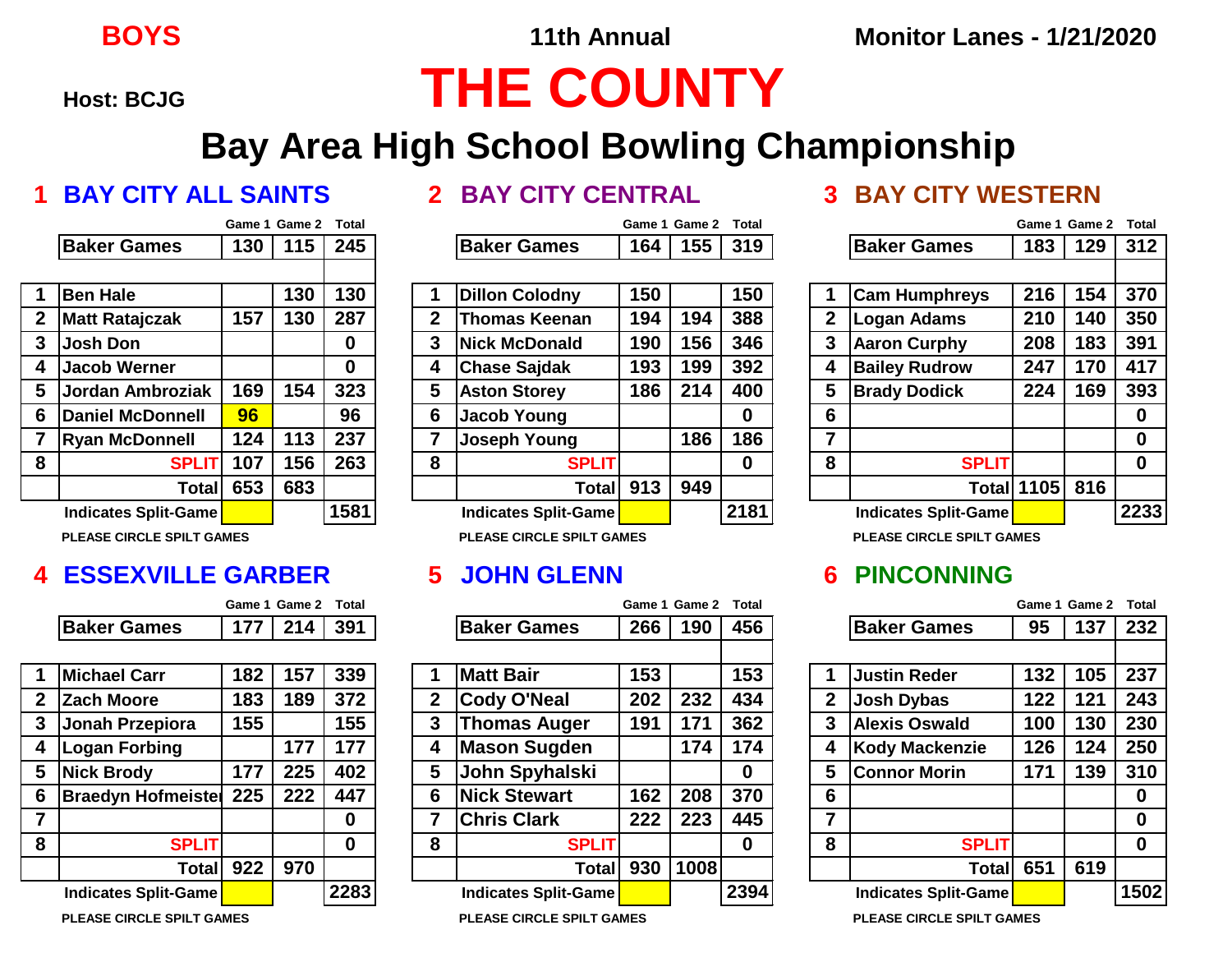**BOYS 11th Annual**

## **THE COUNTY**

## **Bay Area High School Bowling Championship**

**Monitor Lanes - 1/21/2020**

**SEMI FINALS**

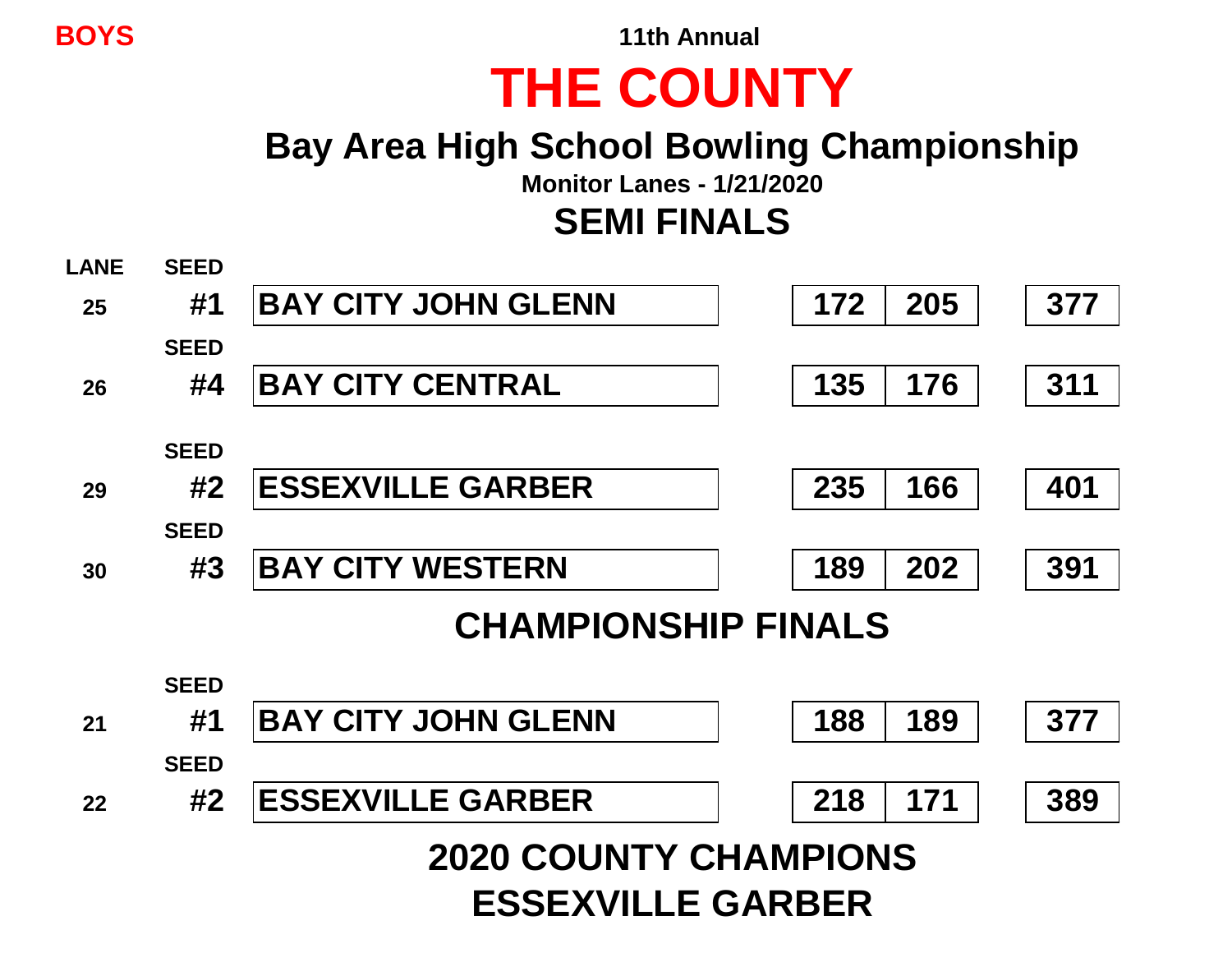**GIRLS 11th Annual**

# **THE COUNTY**

## **Bay Area High School Bowling Championship**

**Monitor Lanes - 1/21/2020**

## **SEMI FINALS**